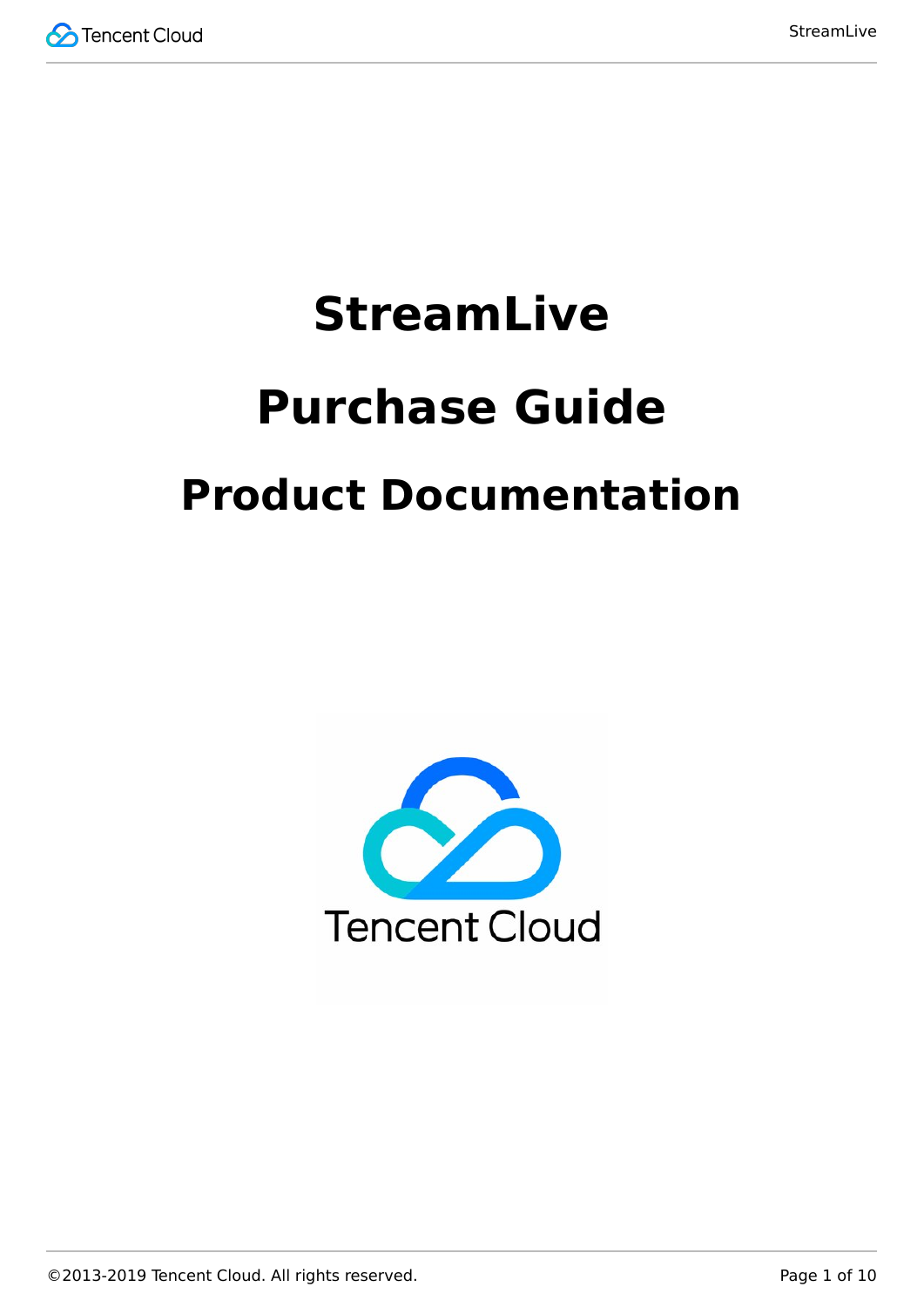#### Copyright Notice

©2013-2019 Tencent Cloud. All rights reserved.

Copyright in this document is exclusively owned by Tencent Cloud. You must not reproduce, modify, copy or distribute in any way, in whole or in part, the contents of this document without Tencent Cloud's the prior written consent.

Trademark Notice

#### **C** Tencent Cloud

All trademarks associated with Tencent Cloud and its services are owned by Tencent Cloud Computing (Beijing) Company Limited and its affiliated companies. Trademarks of third parties referred to in this document are owned by their respective proprietors.

#### Service Statement

This document is intended to provide users with general information about Tencent Cloud's products and services only and does not form part of Tencent Cloud's terms and conditions. Tencent Cloud's products or services are subject to change. Specific products and services and the standards applicable to them are exclusively provided for in Tencent Cloud's applicable terms and conditions.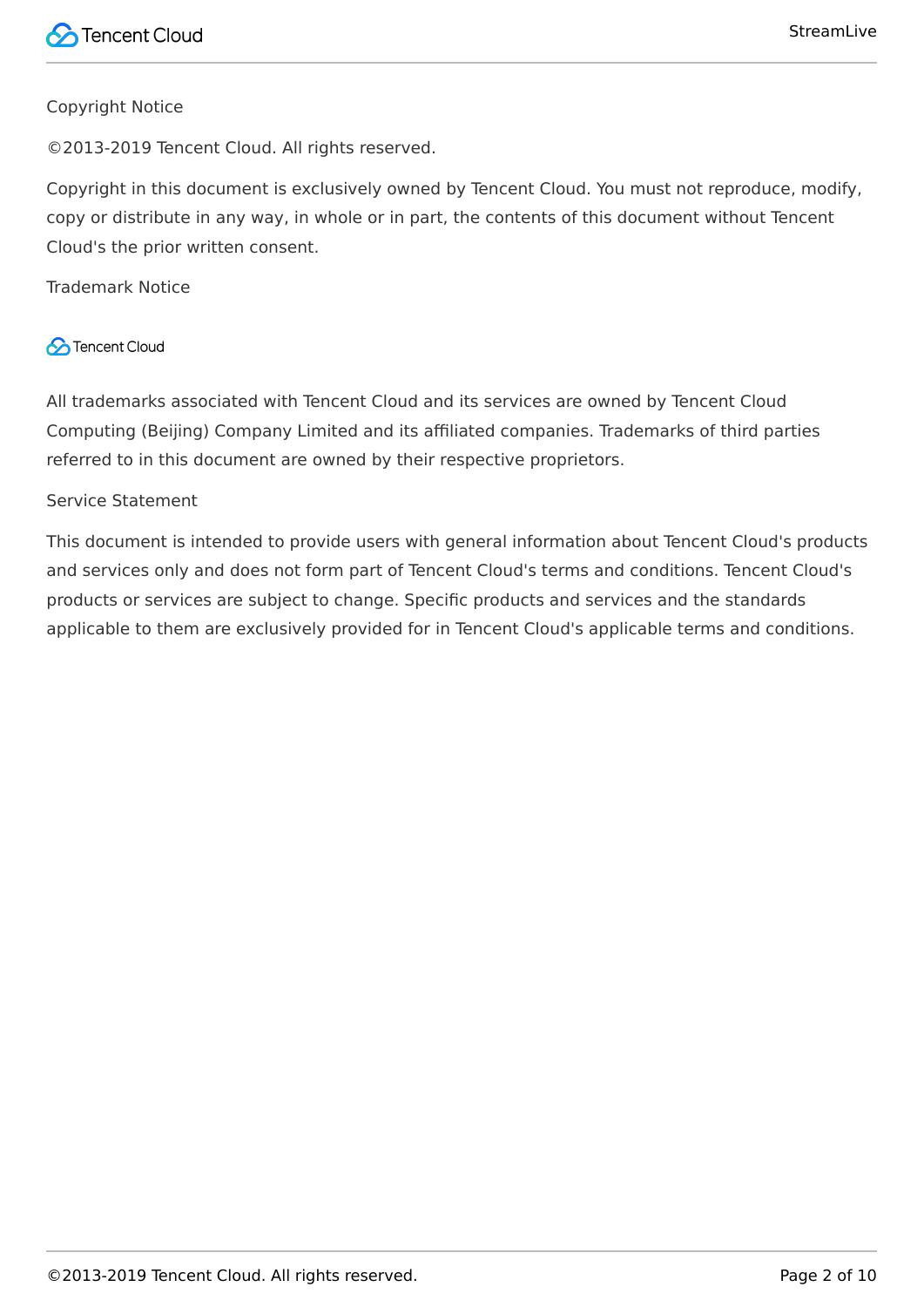

### **Contents**

[Purchase Guide](#page-3-0) [Billing Overview](#page-3-1)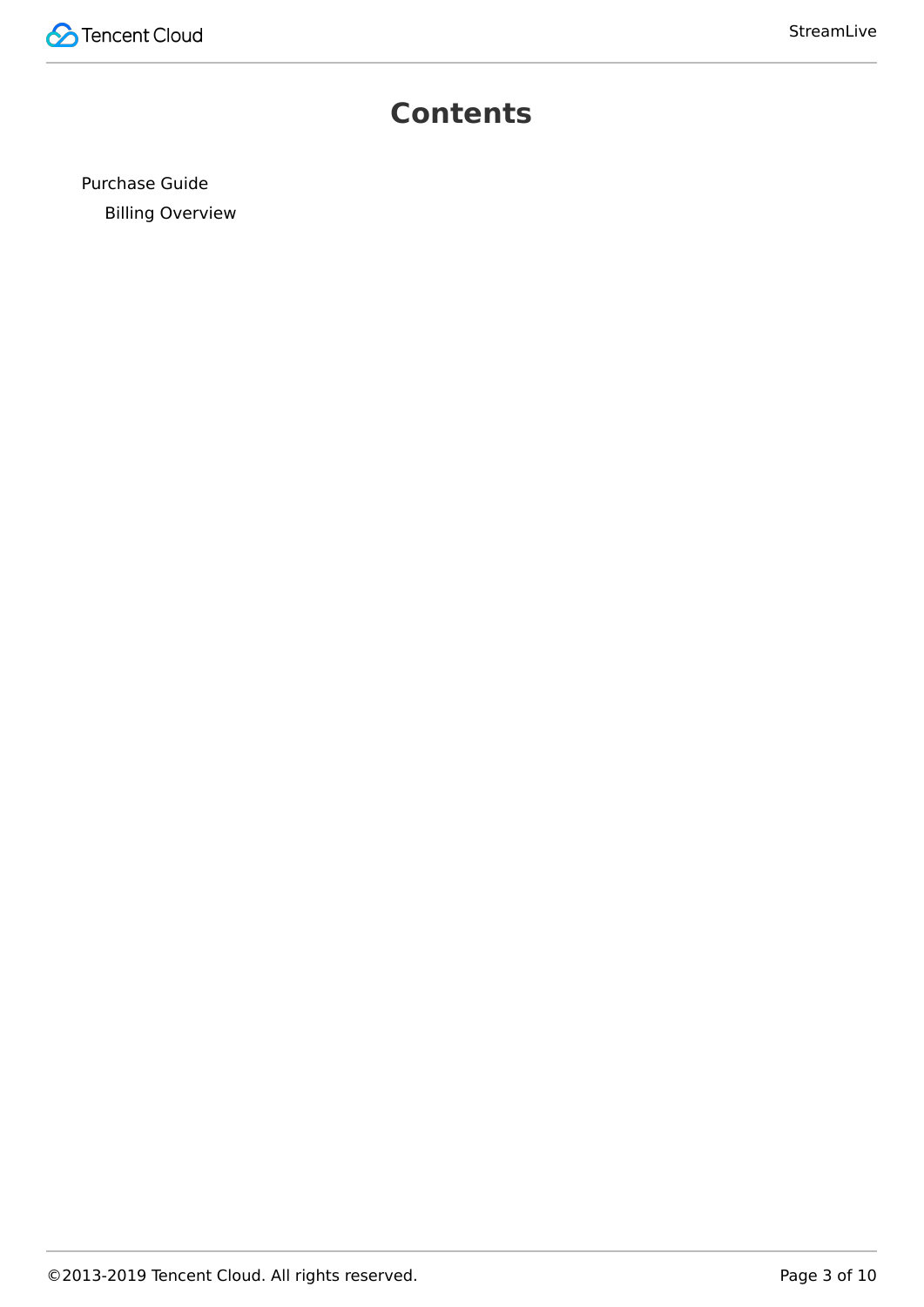# <span id="page-3-1"></span><span id="page-3-0"></span>Purchase Guide Billing Overview

Last updated:2021-08-19 15:17:33

# Billing Overview

| <b>Billable Item</b> |                                   | Description                                                                                                                                                         | <b>Billing</b><br>Mode     |
|----------------------|-----------------------------------|---------------------------------------------------------------------------------------------------------------------------------------------------------------------|----------------------------|
| Live<br>transcoding  | <b>Standard</b><br>transcoding    | Incurred for using the standard transcoding feature<br>during live streaming<br>• Billed based on the transcoding duration and<br>aspect ratio of output video      | Daily<br>pay-as-<br>you-go |
|                      | Top speed<br>codec<br>transcoding | Incurred for using the top speed codec transcoding<br>feature during live streaming<br>Billed based on the transcoding duration and<br>aspect ratio of output video |                            |
|                      | Audio<br>transcoding              | Incurred for using the audio transcoding feature<br>during live streaming<br>Billed based on the transcoding duration                                               | Daily<br>pay-as-<br>you-go |
| Relaying             |                                   | The relaying feature adopts a tiered pricing method<br>and is billed based on traffic, whose cost varies from<br>region to region.                                  | Daily<br>pay-as-<br>you-go |

# Live Transcoding

StreamLive offers the **standard transcoding**, **top speed codec transcoding**, and **audio transcoding** features, which are billed separately based on the transcoding duration and resolution (aspect ratio) of output video during live streaming.

The top speed codec transcoding feature leverages intelligent and dynamic transcoding technologies and a high-precision bitrate control model to produce high-definition video at lower bitrate. For details, please see [Top Speed Codec Transcoding](https://intl.cloud.tencent.com/document/product/267/39604##top-speed-codec-transcoding).

The transcoding fees incurred vary depending on the transcoding method, as detailed below.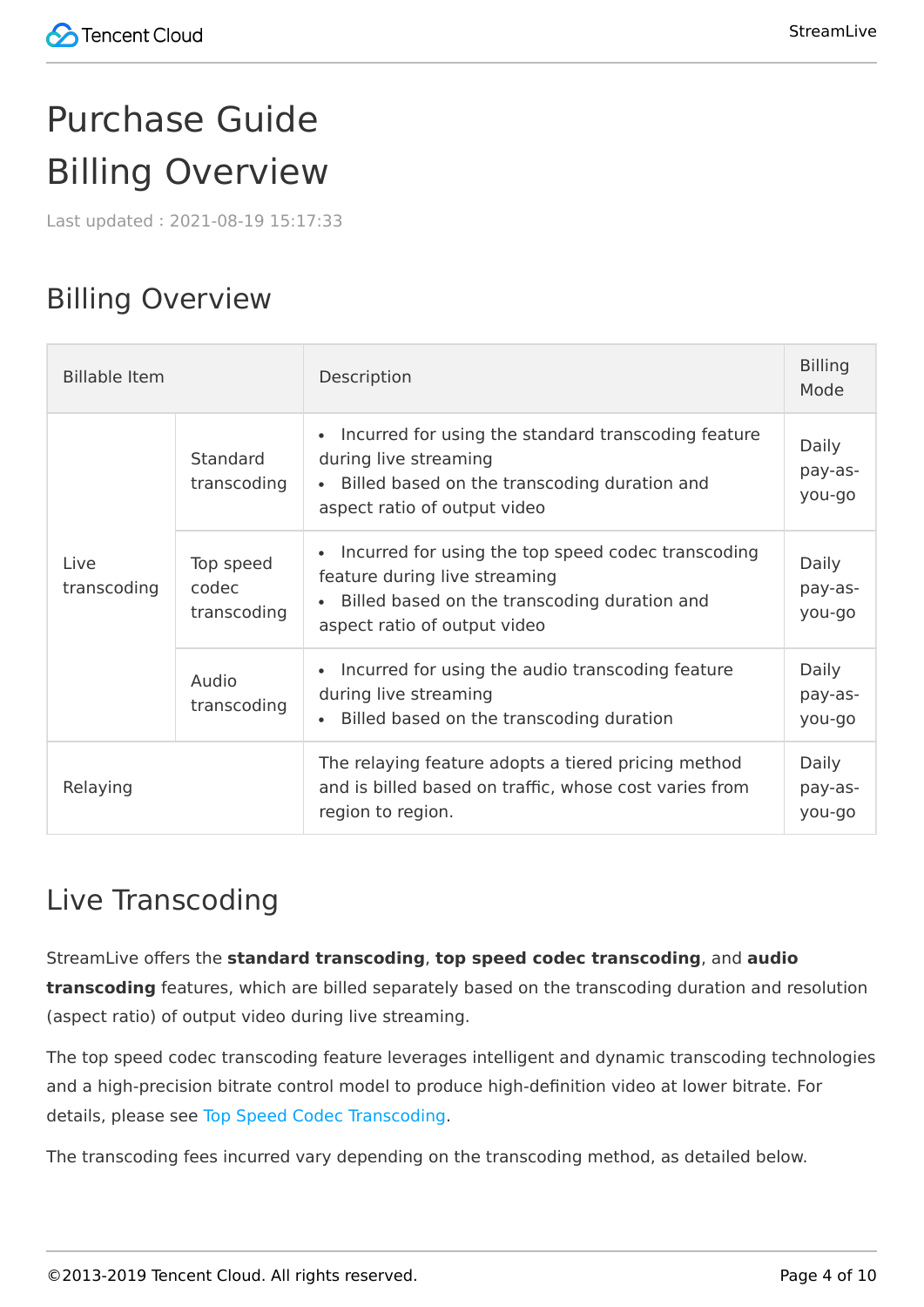| <b>Transcoding Method</b> | Fee                   |                       |
|---------------------------|-----------------------|-----------------------|
| Joint transcoding         | Video transcoding fee |                       |
| Separate transcoding      | Video transcoding fee | Audio transcoding fee |
| Audio-only transcoding    | Audio transcoding fee |                       |

#### **Notes**

- Billing mode: pay-as-you-go
- Billing cycle: Transcoding is billed daily and the fees incurred in a day from 00:00 to 24:00 (UTC+8) are charged the next day when bills are generated. For the specific fees incurred and billing time, see the bills.
- Transcoding duration less than 1 minute will be billed as 1 minute.
- You won't be charged the transcoding fee if you haven't used the transcoding feature.
- Joint transcoding is billed as video transcoding, so you are not charged the audio transcoding fee for using this method. The audio transcoding fee will be incurred only if you use audio-only transcoding.
- **StreamLive also provides monthly billing mode to customers with large monthly demands. You can contact your sales rep to change your billing mode.**

#### **Standard transcoding**

#### **Pricing**

| Codec          | Resolution | Price<br>(USD/hour) | Remarks (long side refers to the longer side between<br>the width and height of output video) |
|----------------|------------|---------------------|-----------------------------------------------------------------------------------------------|
|                | 480p       | 0.1818              | Long side $\leq 640$ px and short side $\leq 480$ px                                          |
|                | 720p       | 0.3636              | Long side $\leq$ 1280 px and short side $\leq$ 720 px                                         |
| H.264<br>(AVC) | 1080p      | 0.7272              | Long side $\leq$ 1936 px and short side $\leq$ 1088 px                                        |
|                | 2K         | 1.4544              | Long side $\leq$ 2560 px and short side $\leq$ 1440 px                                        |
|                | 4K         | 3.1288              | Long side &dxgt 2560 px or short side &dxgt 1440 px                                           |
| H.265          | 480p       | 0.9453              | Long side $\leq 640$ px and short side $\leq 480$ px                                          |
| (HEVC)         | 720p       | 1.8907              | Long side $\leq$ 1280 px and short side $\leq$ 720 px                                         |
|                | 1080p      | 3.7814              | Long side $\leq$ 1936 px and short side $\leq$ 1088 px                                        |
|                |            |                     |                                                                                               |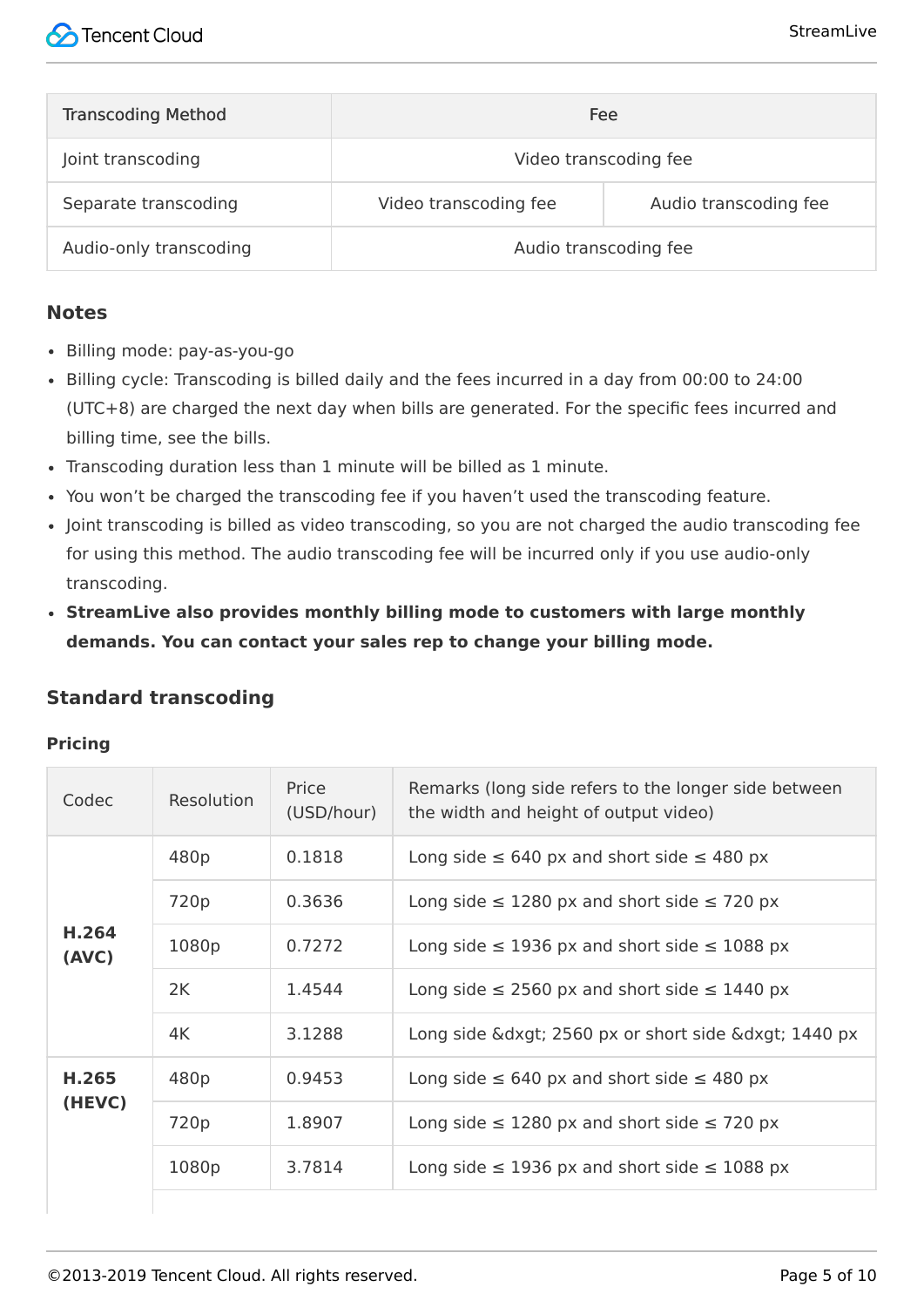

| Codec | Resolution | Price<br>(USD/hour) | Remarks (long side refers to the longer side between<br>the width and height of output video) |
|-------|------------|---------------------|-----------------------------------------------------------------------------------------------|
|       | 2K         | 7.5628              | Long side $\leq$ 2560 px and short side $\leq$ 1440 px                                        |
|       | 4K         | 15.1257             | Long side &dxgt 2560 px or short side &dxgt 1440 px                                           |

Note:

For example, if the long side of an output video is 1280 px and short side 480 px, its resolution will be counted as 720p.

#### **Billing**

- Billable item: standard transcoding duration
- Billing rules: The fee is calculated by multiplying your transcoding durations in a natural day by their corresponding unit prices (determined by the codec used and the resolution of output video).

#### **Fee calculation formula**

Standard transcoding fee = Transcoding duration x Codec- and resolution-specific unit price

#### **Billing example**

Assume that, on January 1, 2021, you transcoded a 1-hour segment of live stream A to 720p video using the H.264 codec and watermarked a 30 min-segment of live stream B, outputting 480p video. The transcoding fee charged on January 2, 2021 would be:

Daily transcoding fee =  $0.3636$  (USD/hour) x 1 (hour) +  $0.1818$  (USD/hour) x 0.5 (hour) =  $0.4545$ USD

#### **Top speed codec transcoding**

#### **Pricing**

| Codec       | Resolution | Price (USD/hour) |
|-------------|------------|------------------|
| H.264 (AVC) | 480p       | 0.5999           |
|             | 720p       | 1.1999           |
|             | 1080p      | 2.3998           |
|             | 2K         | 4.7995           |
|             |            |                  |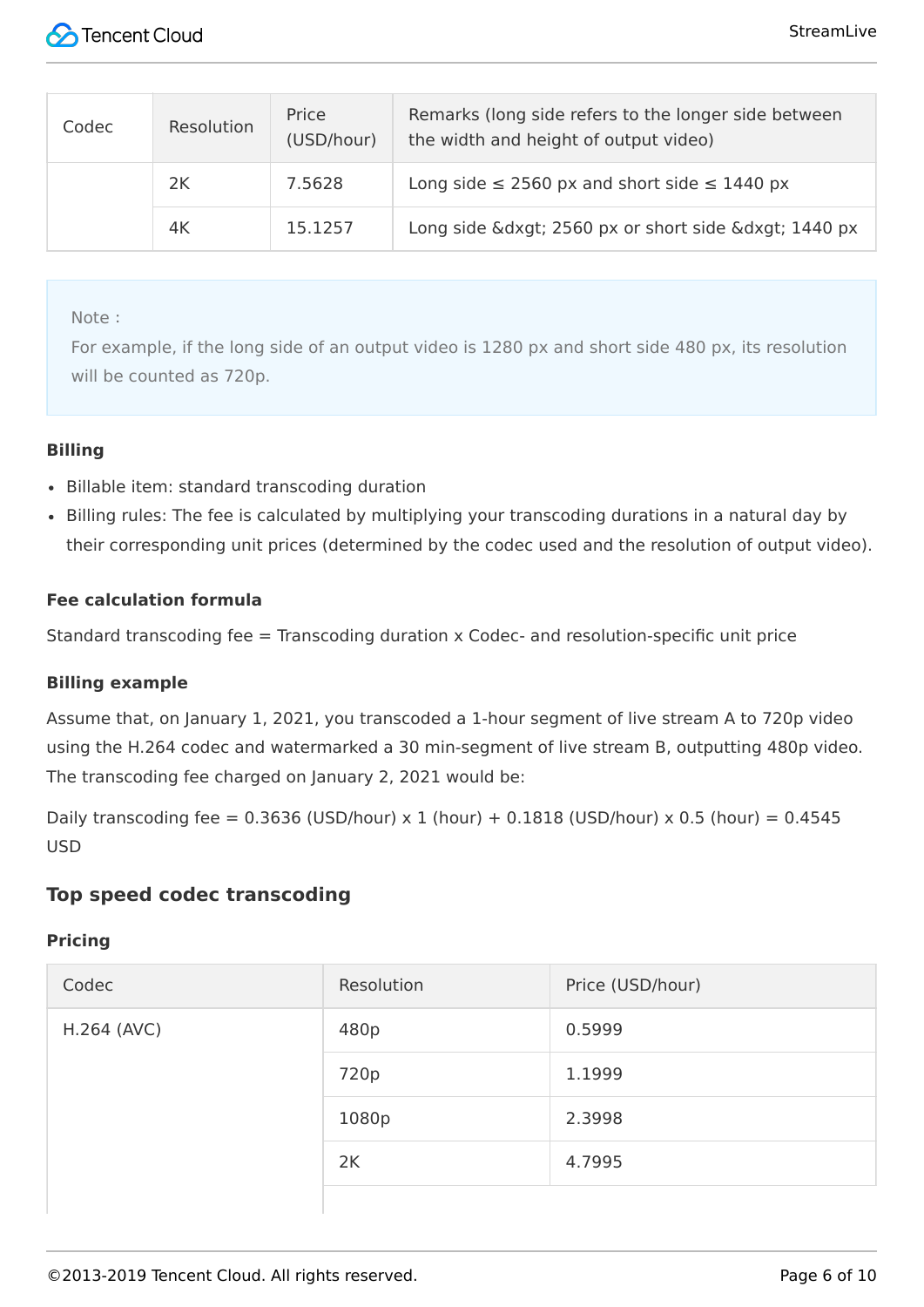| Codec               | Resolution | Price (USD/hour) |
|---------------------|------------|------------------|
|                     | 4K         | 10.3250          |
|                     | 480p       | 3.1195           |
|                     | 720p       | 6.2393           |
| <b>H.265 (HEVC)</b> | 1080p      | 12.4786          |
|                     | 2K         | 24.9572          |
|                     | 4K         | 49.9148          |

#### **Billing**

- Billable item: top speed codec transcoding duration
- Billing rules: The fee is calculated by multiplying your top speed codec transcoding durations in a natural day by their corresponding unit prices (determined by the resolution of output video).

#### **Fee calculation formula**

Top speed codec transcoding fee  $=$  Transcoding duration x Resolution-specific unit price

#### **Billing example**

Assume that, on August 1, 2021, you used the top speed codec transcoding feature to transcode a 1 hour segment of live stream A to 720p video and a 30-min segment of live stream B to 480p video. The transcoding fee charged on August 2, 2021 would be:

Daily top speed codec transcoding fee =  $1.1999$  (USD/hour) x 1 (hour) + 0.5999 (USD/hour) x 0.5  $(hour) = 1.49985$  USD

#### **Audio transcoding**

StreamLive's audio transcoding feature allows you to transcode audio to multiple formats based on your business needs at high quality, enabling effective and reliable audio output and helping you reduce adaptation, labor, and hardware costs.

#### **Pricing**

| Billable Item     | <b>Billing Mode</b>           | Price           |
|-------------------|-------------------------------|-----------------|
| Audio transcoding | By audio transcoding duration | 0.1218 USD/hour |

#### **Billing**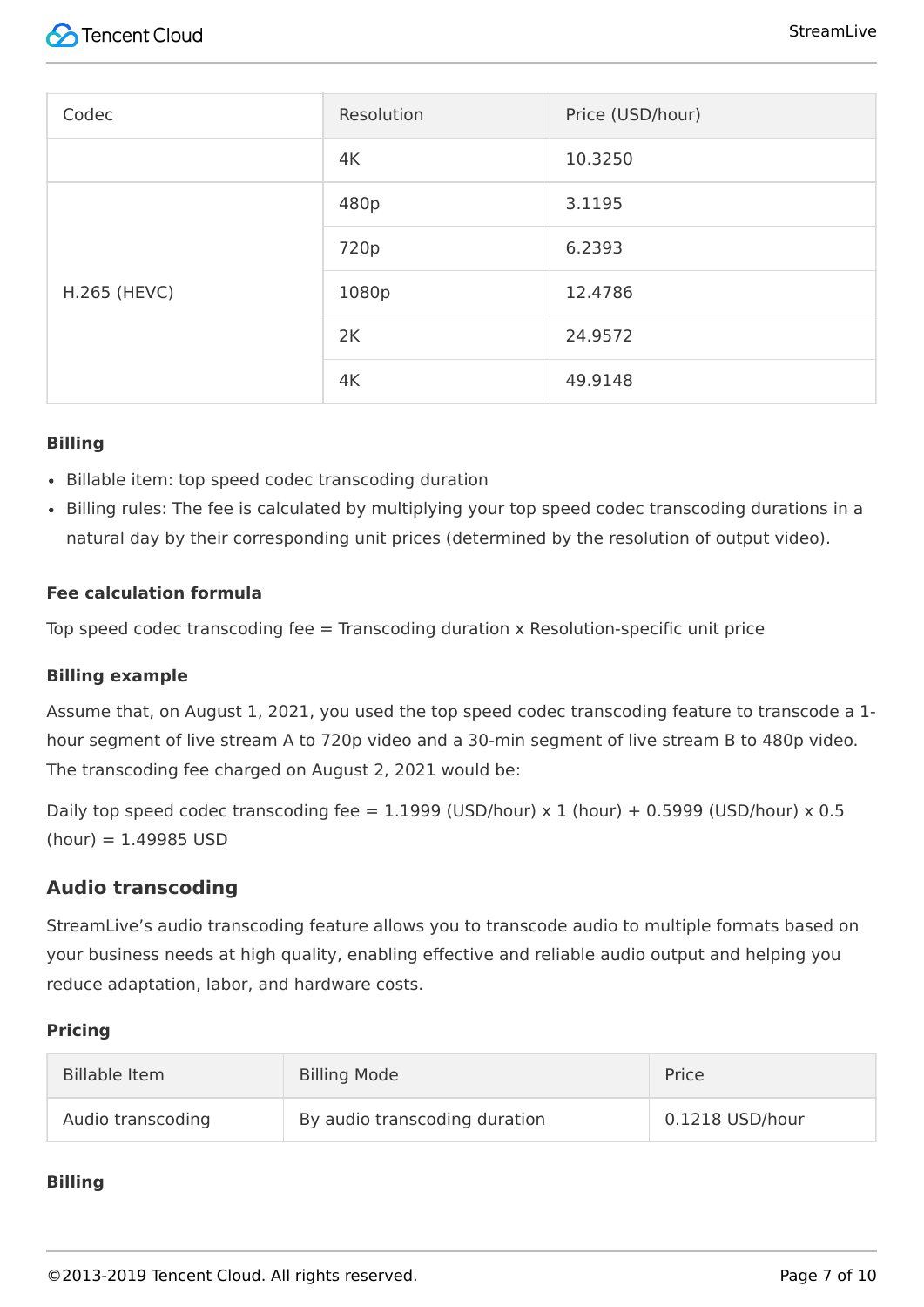- Billable item: audio transcoding duration
- Billing rules: The fee is calculated by multiplying your audio transcoding duration in a natural day by the unit price.

#### **Fee calculation formula**

Audio transcoding fee  $=$  Transcoding duration  $x$  Unit price

#### **Billing example**

Assume that you used the audio-only transcoding feature to transcode audio of 5 hours on February 1, 2021. The audio transcoding fee charged on February 2, 2021 would be:

Daily audio transcoding fee =  $0.1218$  (USD/hour) x 5 (hours) =  $0.609$  USD

# Relaying

StreamLive's relaying feature allows you to relay live streams to third-party addresses and is charged based on the amount of traffic relayed.

#### **Notes**

- Billing mode: pay-as-you-go
- Billing cycle: Relaying is billed daily and the fees incurred in a day from 00:00 to 24:00 (UTC+8) are charged the next day when bills are generated. For the specific fees incurred and billing time, see the bills.
- You are not charged the relaying fee if you relay to StreamPackage, as it's not a third-party service.

#### **Pricing**

| Region    | <b>Traffic Tier</b> | Price (USD/GB) |
|-----------|---------------------|----------------|
|           | 0-300 GB            | 0.1176         |
| Hong Kong | 300 GB - 1.5 TB     | 0.0833         |
|           | $1.5 - 5$ TB        | 0.0804         |
|           | $\geq$ 5 TB         | 0.0784         |
| Singapore | 0-300 GB            | 0.1176         |
|           | 300 GB - 1.5 TB     | 0.0833         |
|           |                     |                |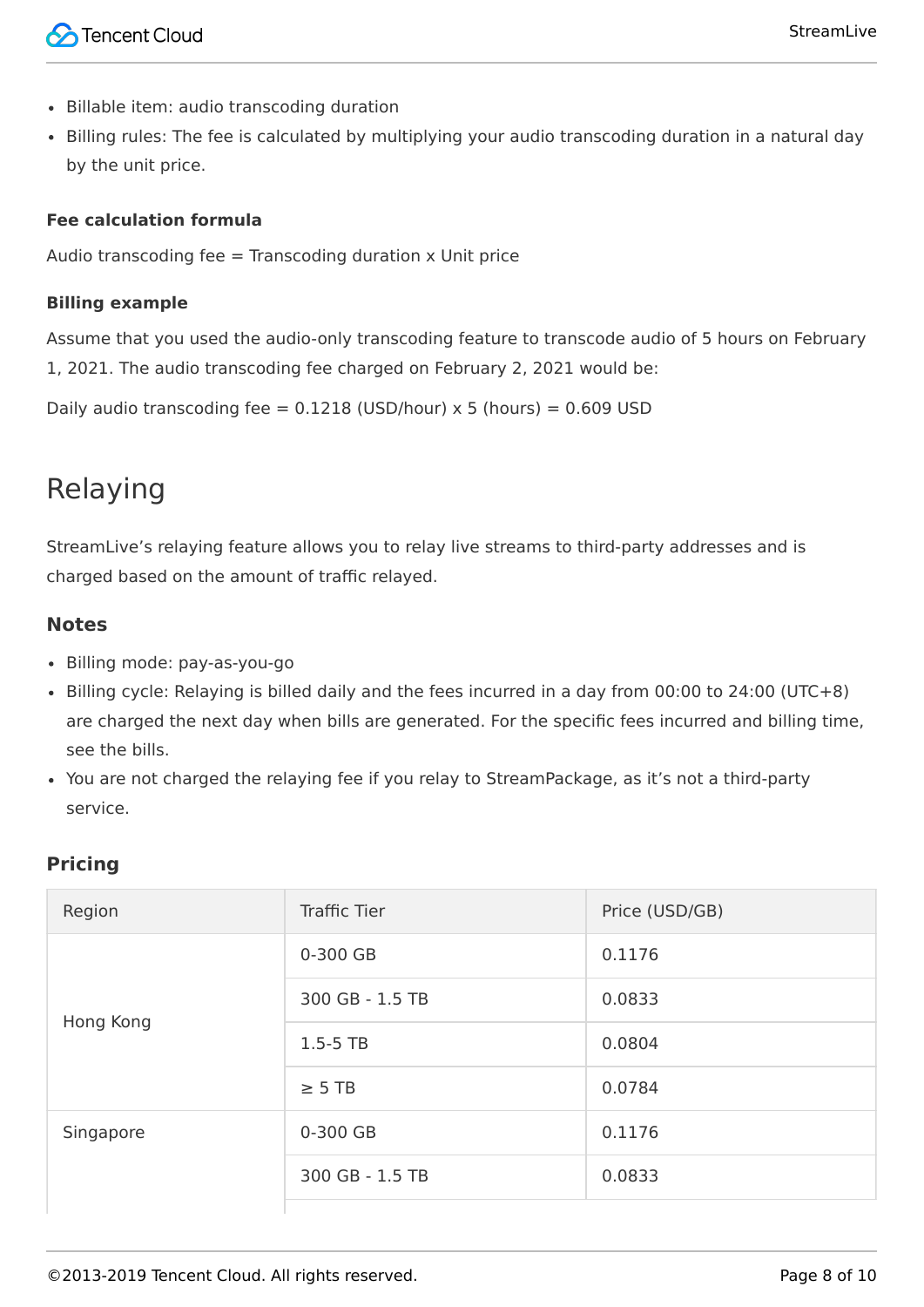

| Region      | <b>Traffic Tier</b> | Price (USD/GB) |
|-------------|---------------------|----------------|
|             | $1.5 - 5$ TB        | 0.0804         |
|             | $\geq$ 5 TB         | 0.0784         |
|             | 0-300 GB            | 0.0882         |
| Santa Clara | 300 GB - 1.5 TB     | 0.0833         |
|             | $1.5 - 5$ TB        | 0.0686         |
|             | $\geq$ 5 TB         | 0.0490         |
|             | 0-300 GB            | 0.0882         |
| Frankfurt   | 300 GB - 1.5 TB     | 0.0833         |
|             | $1.5 - 5$ TB        | 0.0686         |
|             | $\geq$ 5 TB         | 0.0490         |
|             | 0-300 GB            | 0.1071         |
| Mumbai      | 300 GB - 1.5 TB     | 0.0833         |
|             | $1.5 - 5$ TB        | 0.0804         |
|             | $\geq$ 5 TB         | 0.0784         |
|             | 0-300 GB            | 0.1071         |
| Bangkok     | 300 GB - 1.5 TB     | 0.0833         |
|             | $1.5 - 5$ TB        | 0.0804         |
|             | $\geq$ 5 TB         | 0.0784         |
|             | 0-300 GB            | 0.1341         |
| Tokyo       | 300 GB - 1.5 TB     | 0.1047         |
|             | $1.5 - 5$ TB        | 0.1011         |
|             | $\geq$ 5 TB         | 0.0988         |
| Seoul       | 0-300 GB            | 0.1260         |
|             | 300 GB - 1.5 TB     | 0.1220         |